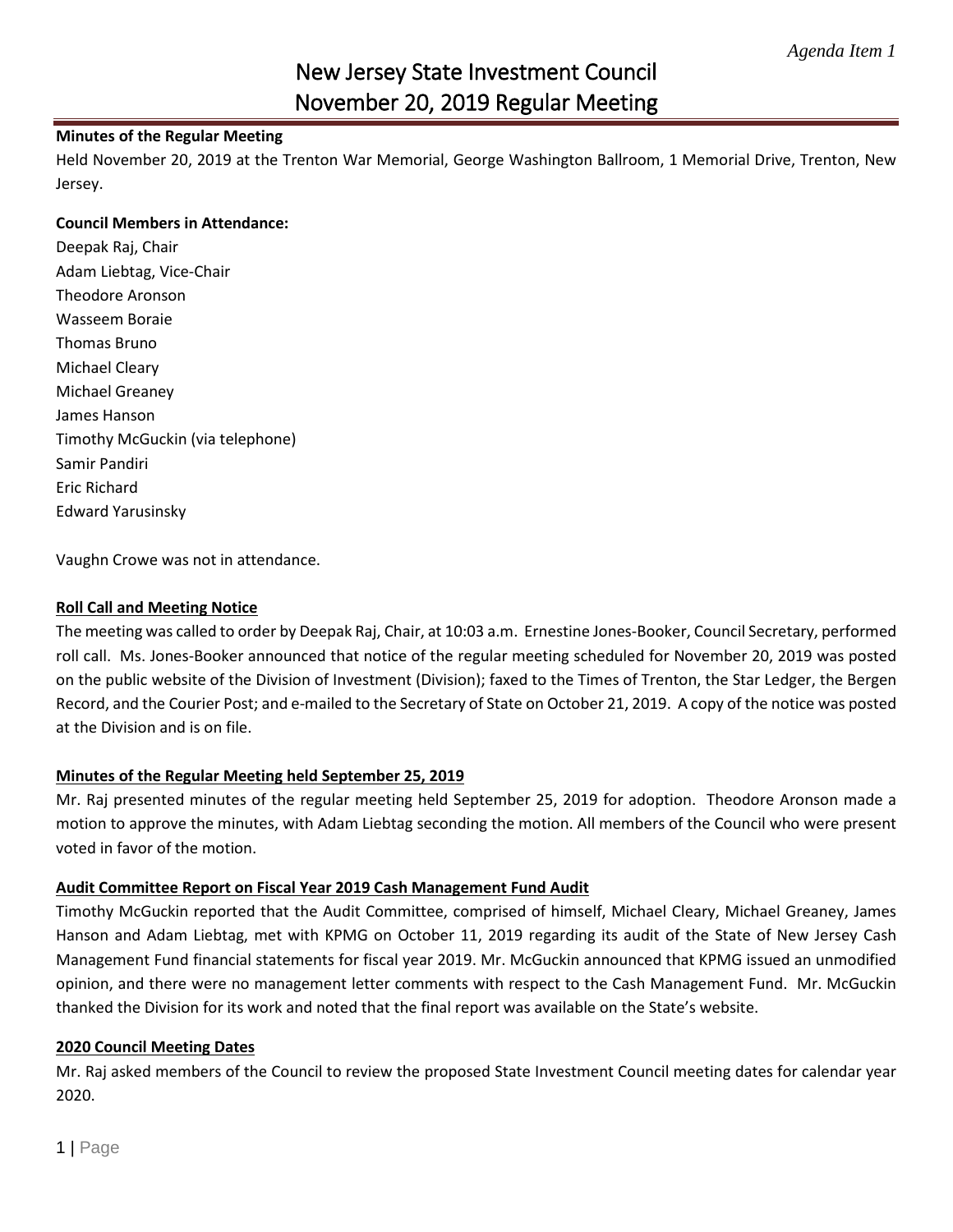# New Jersey State Investment Council November 20, 2019 Regular Meeting

## **Appointment of Members to the Executive, Investment Policy, Audit and ESG Committees**

Mr. Raj reappointed the current members of the Executive Committee, Investment Policy Committee, Audit Committee and ESG Committee, with the exception of Eric Richard, who had stepped down from the Investment Policy Committee. Mr. Raj thanked Mr. Richard for his service and appointed Mr. Aronson to replace him on the Investment Policy Committee.

### **Report from the State Treasurer**

State Treasurer Elizabeth Maher Muoio welcomed Mr. Raj as Chair and thanked Mr. Liebtag for his service as Acting Chair and for his continued service as Vice Chair. Ms. Muoio provided an update on the State's fiscal year 2021 budget preparations, noting the State's continued focus on meeting its pension obligations. Further, Ms. Muoio thanked the Division of Investment for hosting in September the National Association of Investment Companies, a trade association of minority- and women-owned fund managers, and encouraged the Division to continue its efforts to foster opportunities for minority- and women-owned business enterprises.

## **Director's Report**

Director Corey Amon presented the Director's Report, providing updates on the capital markets and the performance of the portfolio on an absolute basis and relative to the policy benchmarks. Mr. Amon discussed allocations to various asset classes in accordance with the asset allocation approved by the Council in May, and described the performance of the various asset classes. Mr. Amon thanked Melanie Lomas, Suzanne Hannigan, Ed Pittman and the Division's U.S. equity team, as well as Mike Wszolek and the Division's trading team for their work in executing a \$1.5 billion program trade to rebalance the portfolio. In response to concerns raised by Wasseem Boraie regarding investments in European equity, Mr. Amon explained the rationale for increasing geographic diversification.

Mr. Amon notified the Council of the reclassification of certain assets in connection with the following alternative investments: Anacap Credit Opportunities II, L.P.; Blackstone Residential Fund – A L.P.; and Sculptor Private Opportunities L.P. Mr. Amon further notified the Council of the Division's inability to conclude investments in KPS Special Situations V, L.P. and KPS Mid-Cap, L.P.

## **Dragon Co-Invest, L.P.**

Mr. Amon informed the Council of a \$24 million co-investment in Dragon Co-Invest, L.P. Mr. Amon provided a brief summary of the investment.

### **Proposed Amendments to N.J.A.C. 17:16-69 (Common Pension Funds), 71 (Real Assets) and 90 (Private Equity)**

Ms. Sarnowski of the Division presented proposed amendments to the Council's regulations clarifying that the 5% limitation on any one investment shall be applied only to the pension and annuity funds under the Council's supervision; increasing the limitation on real estate investments from 9% to 10%; and increasing the limitation on private equity and buyout investments from 12% to 15%. Mr. Raj made a motion to adopt the attached resolution, which motion was seconded by Mr. Liebtag. On a roll call vote, all members of the Council who were present voted in favor of the motion.

### **Fiscal Year 2019 Proxy Voting Summary and Proposed Proxy Voting Policy**

Jeff Warshauer of the Division reported to the Council regarding the Division's proxy voting for fiscal year 2019 with respect to U.S. and non-U.S. corporations. Mr. Warshauer also described proposed changes to the Division's proxy voting policy, including the incorporation of ESG considerations. In response to questions from the Council, Mr. Warshauer